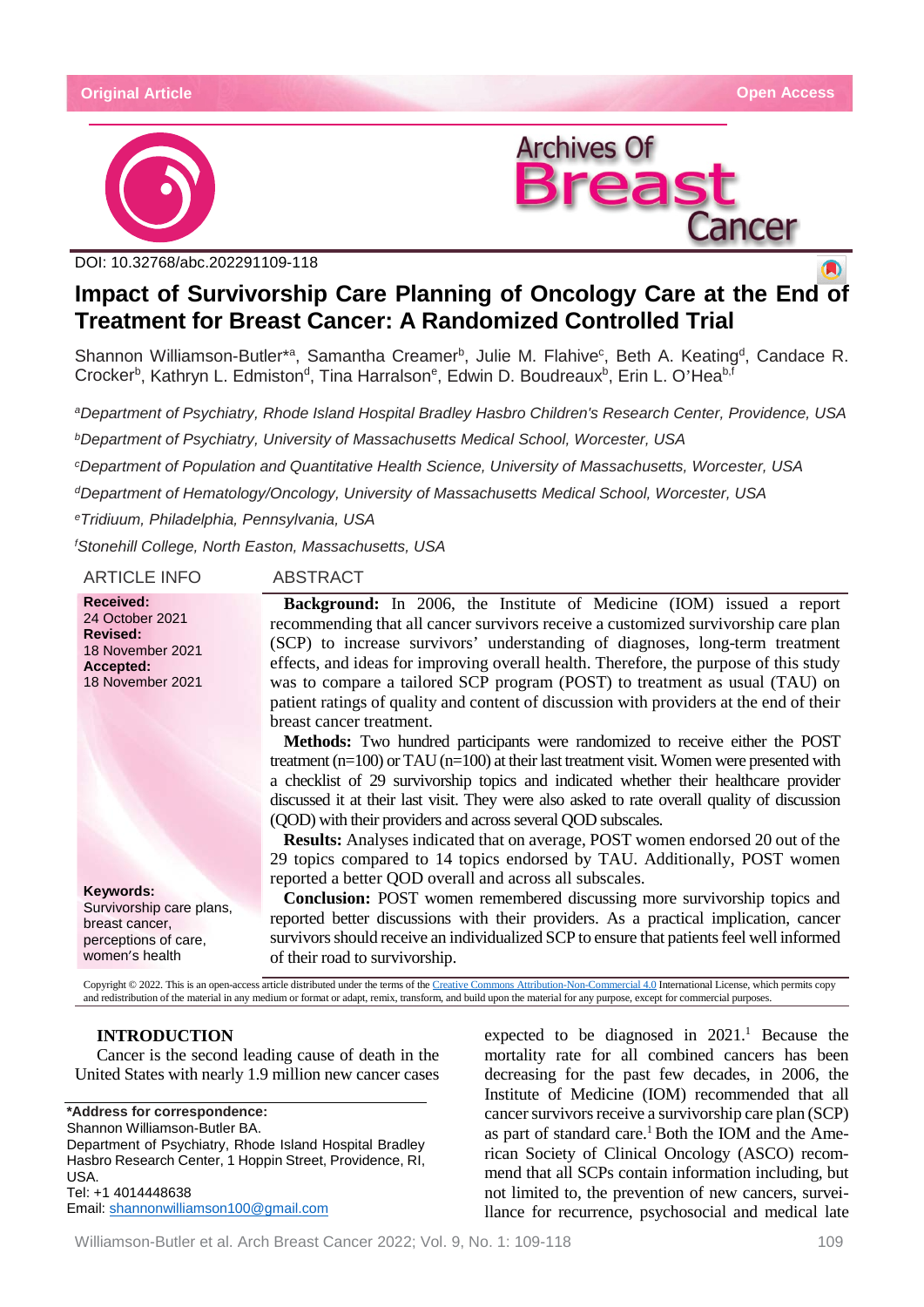

effects, referrals to specialists, coordination between their primary care physicians (PCPs) and oncologists, financial issues, and diet/nutrition needs.2

# *Survivorship care planning content*

Previous studies have demonstrated a need for such structured approaches, such as care planning, to help patients feel better informed when ending treatment for cancer.3-5 For example, Nicolaije *et al.* studied a group of women who were ending treatment for endometrial cancer and asked them to report ratings of satisfaction with 'information' received at the end of treatment.<sup>6</sup> Although most patients reported receiving a large amount of information about their cancer and test results, most survivors reported feeling 'not informed' (54%), or feeling 'little informed' (24%), about the causes of their disease. Many also reported feeling 'not informed' (36%) or 'little informed' (27%) about the potential side effects of treatment. The researchers found that information about social and sexual life, rehabilitation, psychological assistance, and additional help was insufficient and that 15% of survivors indicated the need for more information. Nicolaije *et al.* recommended SCPs as a potential solution for patients feeling ill-informed as they enter survivorship. In addition, healthcare stakeholders (medical professionals and nurses) have expressed great support for the basic structure and general content of SCPs.<sup>7</sup>

Although there is a wide range of literature examining the impact of SCPs on health outcomes, there have been limited investigations of the *content* among SCPs. Specifically, there have been few studies that have examined patients' perceptions of care, and even fewer studies have examined exactly what kind of information patients receive from their oncologists at the end of treatment.3,5 Burg *et al.*<sup>3</sup> analyzed the quality of care among breast cancer patients and found that although survivors received a great amount of survivorship-related information (i.e., types and frequencies of follow up care, self-care, diet/nutrition, prevention, and surveillance of secondary cancer), most of the survivors still wished that they had more knowledge, specifically regarding late effects (i.e., information regarding hair loss, sleep apnea, lymphedema, memory loss, etc.). The researchers recommended the use of SCPs in order to offer a comprehensive guideline of survivorship.

After establishing the apparent need for SCPs, Marbach and Griffie addressed the gap in the literature pertaining to survivors' preferences for content, delivery, and method of discussing SCPs.<sup>5</sup> Forty cancer survivors participated in four focus groups to discuss their initial treatment plan, what was included, what they wished to be included, and their preferred format for an SCP. Some survivors reported that their oncologists gave verbal information regarding followup care and possible long-term side effects. However, most survivors expressed anger and confusion as many of them were unaware of the roles of the cancer staff, how to reach their oncologist, essential treatment information, and, most importantly, who to call if they could not find the answers themselves. In addition, most participants reported that they wished they had received a written document with detailed information including diagnosis, surveillance for recurrence, types of treatment, and support services.

# *Perceptions of Quality of Patient Provider Interactions*

In addition to increasing knowledge, researchers have speculated that care planning may improve patient-provider relationships and patient satisfaction with care.<sup>2,3,8-12</sup> For example, several studies have found that women who were given an SCP reported higher quality of care/satisfaction compared to survivors who either received standard care,<sup>9</sup> or those whose receipt of an SCP was delayed.<sup>10</sup> In addition to these RCTs, another study administered SCPs to all cancer survivor participants and found that most (79%) were highly satisfied with the care plan.<sup>11</sup> However, it was found that although these women were highly satisfied, many reported that after receiving the care plan, they were still unsure of the role of their primary care provider and oncology nurse in terms of their follow-up care. $11$ 

Further, relatively few studies have asked patients to rate the overall quality of their final care planning discussion.3,4,12 Although several studies have indicated that survivors believe that receiving an SCP may result in feeling better prepared for the struggles of survivorship, $4,5,12,13$  it is unclear whether receiving an SCP actually impacts the perceived quality of patientprovider interactions or if the content of the plans being delivered is adherent to IOM and ASCO content suggestions.

# *Theoretical Framework*

The Polaris Oncology Survivorship Transition (POST) system is a web-based program that combines information from electronic health records (EHRs) and from the oncology care providers to generate an individualized survivorship care plan that abides by the IOM and ASCO survivorship planning guidelines.<sup>13</sup> Therefore, the present study utilizes Tucker and Kelley's (2000) patient satisfaction theory as its theoretical framework.14 Developed from Linder-Peltz's expectancy-value theory, along with the work of several other studies, patient satisfaction theory posits that satisfaction is determined by the perception of access, communication, quality of care, and outcomes. Because the POST SCP is tailored to each patient, we expected that women who received this care plan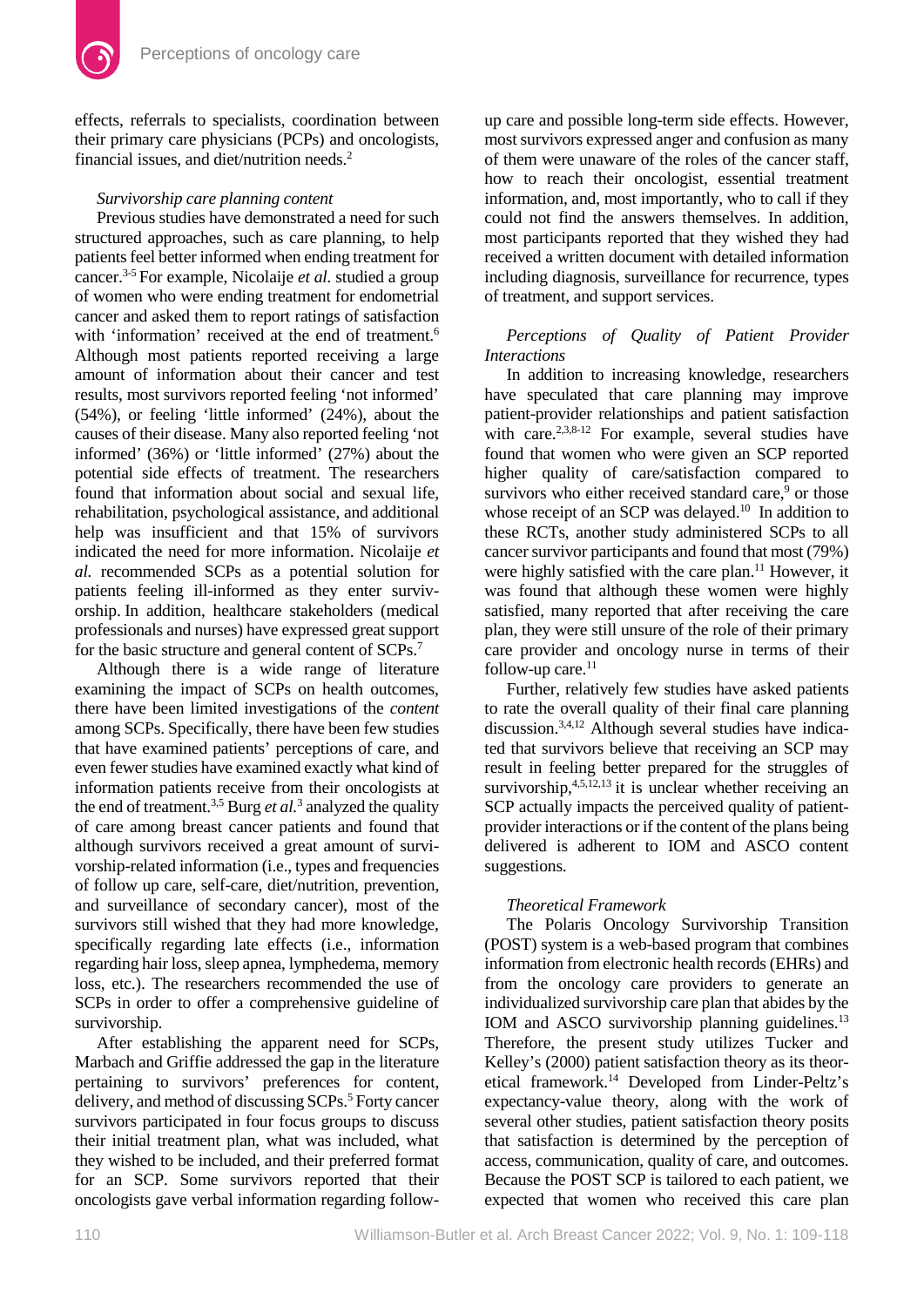

would have a positive perception of communication and knowledge with their providers and would receive more information on survivorship topics. Therefore, we predicted that POST women would report a better quality of discussion with their providers compared to those receiving standard care.

### *Purpose of Present Study and Hypotheses*

As part of a larger, ongoing RCT investigating the impact of the POST SCP on quality of life ratings (the larger RCT is in press at the Journal of Psychosocial Oncology,  $^{15}$ ), the purpose of the present study was to do a secondary analysis to examine perceptions of content received at the end of survivorship care planning using IOM and ASCO content guidelines as benchmarks for the content that should be included in care plans. We examined patient perceptions of care planning content covered by their oncology providers as well as quality of discussion with their providers at the end of care planning sessions. We hypothesized that the women who received the POST intervention would report discussing significantly more cancerrelated topics with their providers at the end of active treatment and would rate the quality of discussions significantly better than women receiving TAU.

#### **METHODS**

The present POST Phase 2 study is an RCT designed to investigate the impact of SCPs on patient and provider outcomes. Women were deemed eligible to participate if they were 18 years or older, had a confirmed non-metastatic breast cancer diagnosis (stages 0 to III), had a scheduled active treatment plan with the study's affiliated hospital, were alert and oriented, could read and comprehend English at a 6<sup>th</sup> grade level, volunteered to participate in the study, and were available for follow-up assessments. Participants were excluded from the study if they had visual problems that prevented them from reading the reports and assessments, had an altered mental state (e.g., delirium, psychosis, dementia), had a serious/severe illness that prevented communication with the research team, could not read or comprehend English at a  $6<sup>th</sup>$ grade level, were not available for follow-up assessments, and/or had already received an SCP as part of their cancer care prior to being identified for the present study.

Several assessments were administered throughout the study that examined physical and emotional health symptoms, as well as perceptions of quality of oncology care related to breast cancer survivorship care planning. For the purposes of the present paper, we highlight the assessment tools that are directly relevant to the current analyses. Additionally, it is worthy to note that several of the assessments used

were created from a grant funded by the National Cancer Institute (NCI) and, therefore, were not validated measures.

Researchers administered an 8-item measure at enrollment to collect demographic and cancer-related information. Patients self-reported information such as race, ethnicity, age, marital status, education level, diagnosis, and date of diagnosis. The research staff included information from the patients' health records concerning their end of active treatment, status of survivorship care planning, and ongoing therapies, to ensure the accuracy of the self-reported information.

### *POST Patient Assessment*

The POST Patient Assessment was created specifically for this trial using the study's grant and was administered to both groups during enrollment. All women completed the assessment which included 23 items measuring social support, distress, physical functioning, physical symptoms, alcohol use, and tobacco use. In addition, participants rated how well they had been able to manage day to day life on a scale from "Very poorly" to "Very well". POST women received a slightly more comprehensive version of the assessment which included items on barriers experienced, need for referrals, interest in the 33 SCP library topics, unanswered questions about their cancer care, and the desire to send a copy of the SCP to their PCP.

We also created the Survivorship Care Planning Content Checklist specifically for this study to examine the patient-reported quality and content of discussion with their oncology providers. At the research visit, the study staff administered this checklist to all participants, and they responded either 'Yes', 'No', or 'I don't know' as to whether they remembered discussing 29 cancer-related topics at their last patientprovider interaction. Participants were also asked to rate the quality of discussion of their medical history and future care plan, emotional health, physical health, social support/practical matters, and overall quality of discussion with their health care provider on a scale from 1 to 7, with '1' indicating poor quality and '7' indicating excellent quality. Note that a chart review was completed 6 months after the completion of this study for all participants. That data will be published in future studies but is not relevant for the current paper.

#### *Procedure*

Data was collected from participants at 5 different time points.

First, Recruitment and Enrollment: Potential subjects were identified in several ways: 1) via direct recommendation from the patient's cancer care team, 2) recommendation from radiation oncology nurses, 3) through research assistants (RAs) using the medical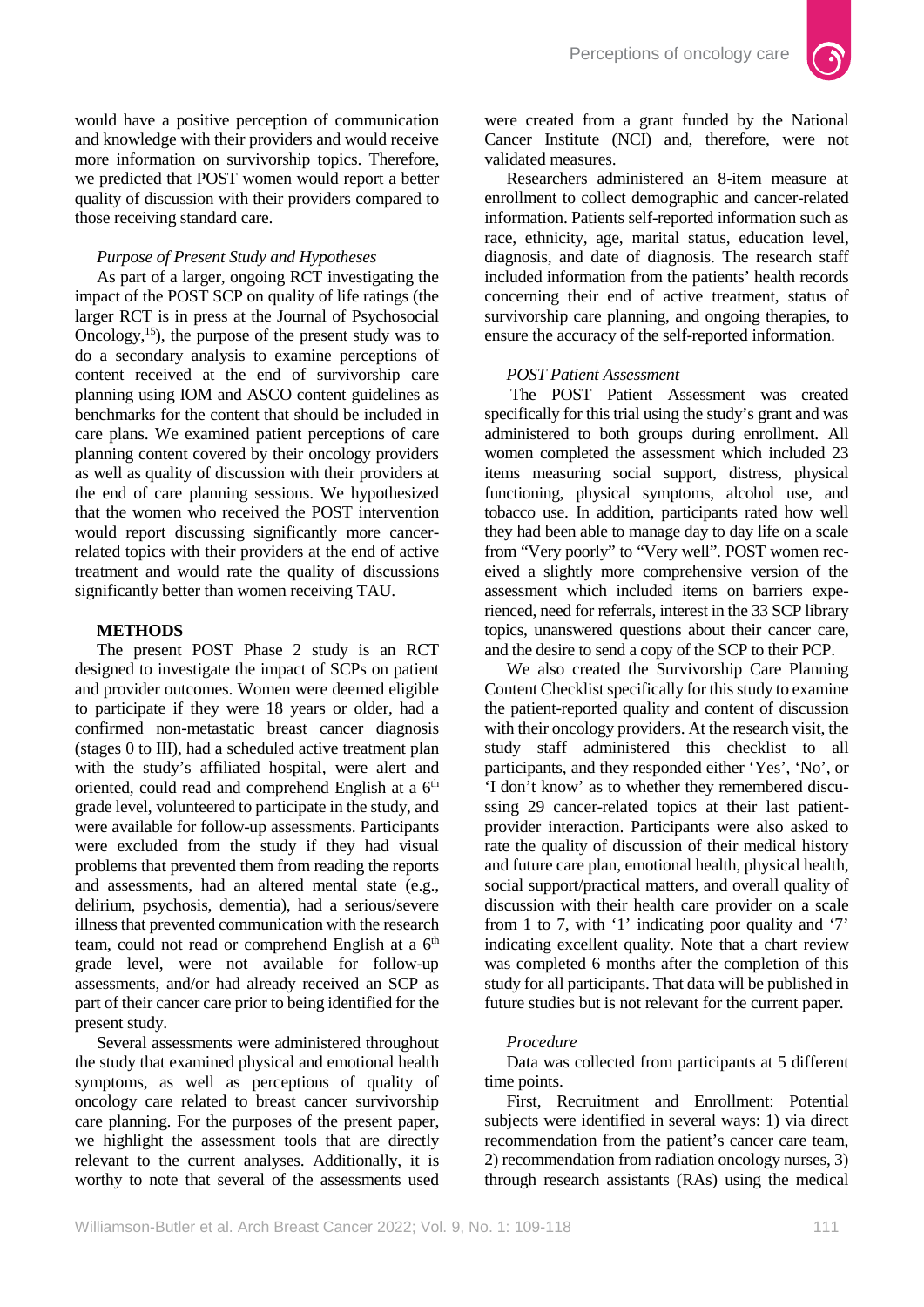

oncology provider schedule, 4) identification by RAs at the breast cancer/tumor board conference, 5) other direct recommendation from the oncology staff. Once the potential subjects were identified, RAs gathered data relevant to the inclusion/exclusion criteria via RED Cap and tracked these potentially eligible patients until the end of their active treatment. Patients were then approached by the RAs and if interested, they completed the written informed consent process. After enrolling in the study, participants were randomized to either the POST intervention arm or the TAU arm and completed baseline assessments, which are described below. It should be noted that in the present study, end of active treatment was defined as the last regimen of care such as the completion of radiation, surgery, or adjuvant chemotherapy. Drug maintenance therapies (i.e., Anastrozole, Herceptin, etc.) were not considered to be active treatment.

Second, Research Intervention Visit*:* One month after enrollment, women were invited back to a research intervention visit (second contact point). Here, the POST and TAU women received different protocols.

Third, at the research visit, the POST women received an individualized SCP which was created by the *Blinded for Review* RAs and the study nurse using both the patients' health records and their responses to the POST assessment (A sample POST SCP is attached in the appendix of this paper). A portion of the information from the patients' EHRs was prepopulated into the patients' SCP (e.g., demographics, care team, diagnosis, etc.). To ensure accuracy, the study nurse and research staff reviewed all pre-populated and manually entered information before completing the SCP. The final SCP consisted of 10 patient-centered topics: 1) demographic information, 2) cancer care team, 3) diagnosis, 4) surgery and therapy details, 5) dates of recent tests and exams, 6) side and late effects, 7) current medications, 8) upcoming appointments, 9) barriers, and 10) libraries of information and references. Every plan contained sections that included information on follow-ups, general recommendations for breast cancer survivors, possible late and long term effects, screening and surveillance tips, etc.

Fourth, the study nurse reviewed all the sections with the patients and allotted time specifically for questions and concerns. On average, it took about 30 to 45 minutes for the study nurse to review the SCP with the POST women. Further, all women received a hard copy of the SCP along with an electronic copy that was uploaded to their EHRs and for those women who consented, an additional electronic copy was sent to their PCP. In addition, it should be noted that only the

women in the POST intervention were given the opportunity to directly request a referral using the POST patient assessment. However, all patient responses were reviewed to determine if there was a reason to suggest a referral for TAU women (e.g., high levels of depression, anxiety, distress). Lastly, after receiving the SCP, women completed final baseline assessments.

Finally, at the research visit, the TAU women received the affiliated hospital's standard care planning procedure. Analyses later indicated that only 70% of TAU women received an SCP. For these women, the nurse spent approximately 20 to 30 minutes reviewing the care plan with them. Like the POST protocol, TAU women also completed final baseline assessments at this visit.

Although the data is not presented in this paper, all women completed follow-ups either via phone or email at 1, 3, and 6 months post-baseline that measured psychological, physical, and emotional outcomes. All subjects had the opportunity to earn \$80 for their participation; they were given a \$20 gift card after the completion of the baseline assessments at the research visit, and each of the follow-up surveys.

#### *Statistical Analyses*

Percentages were reported for discrete variables while means and standard deviations were given for continuous variables. In order to test for differences between the POST and TAU participants, we used chisquare tests for discrete variables and two-sided *t*-tests for continuous variables. An alpha level of 0.05 was used to determine statistical significance. All analyses were conducted using SAS software (version 9.4; SAS Institute, Cary, NC).

# **RESULTS**

Of the 200 breast cancer survivors enrolled, 188 completed the baseline assessment (91 POST; 97 TAU). The participants were female (100%), were, on average, 60 years old at the time of enrollment  $(SD =$ 11.0 years), were predominantly white/non-Hispanic (86%), were married (58%), and most had attended at least some college (82%). Most women had Stage I cancer (45%) and were diagnosed six months or less prior to enrollment (63%). Finally, out of the 100 women randomized to TAU, chart review data revealed that 70 women received an SCP from the cancer center oncology team. Detailed demographic information can be found in Table 1 of the larger RCT paper.15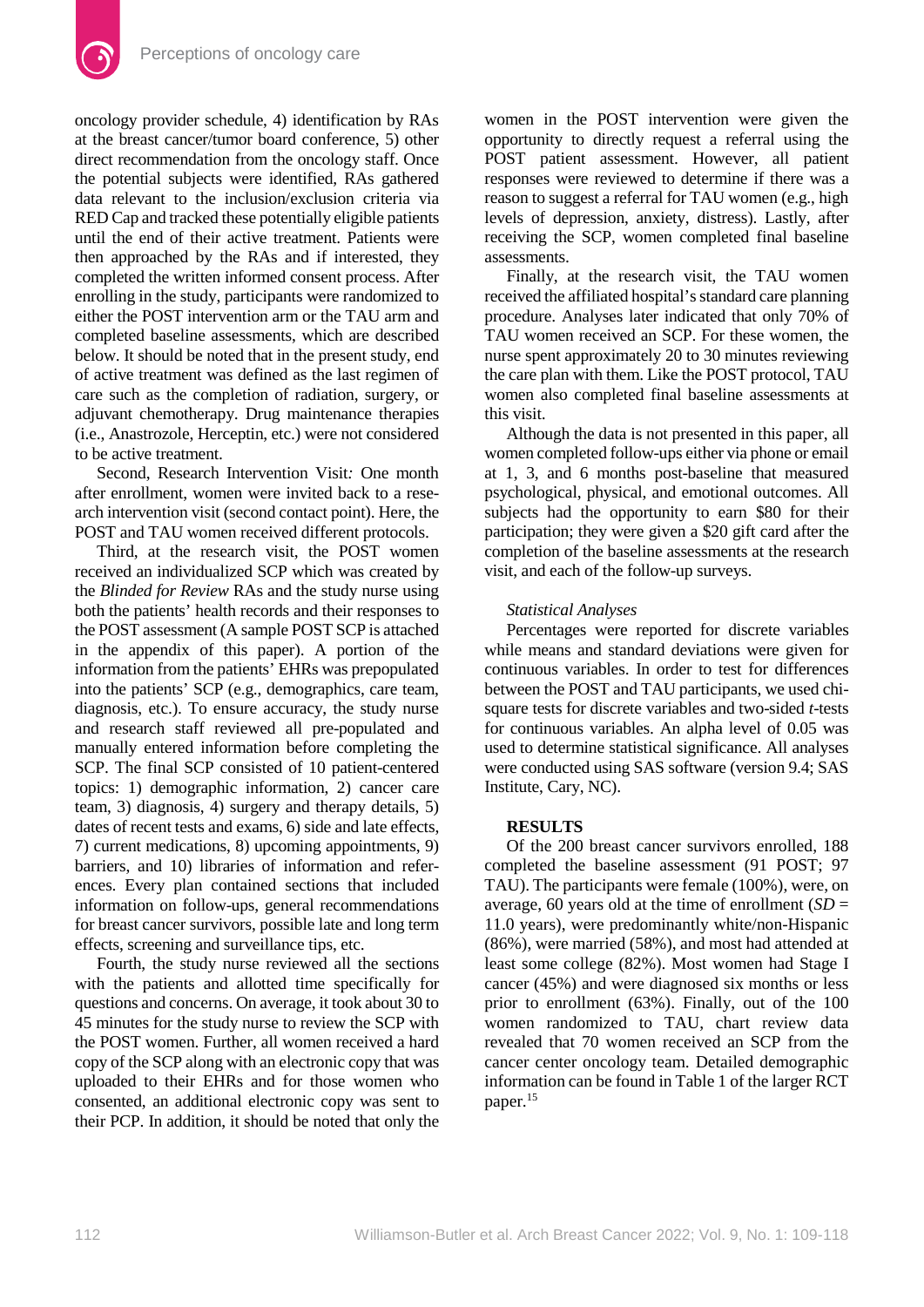

**Table 1.** Survivorship items discussed with patients by healthcare providers at last treatment visit: POST versus TAU

|                                               | <b>Total</b> |            | <b>POST</b> |            | <b>TAU</b> |            |                  |
|-----------------------------------------------|--------------|------------|-------------|------------|------------|------------|------------------|
|                                               | N            | Percent    | N           | Percent    | N          | Percent    | $\mathbf P$      |
| Baseline $(n=188)$                            |              |            |             | $N=91$     |            | $N=97$     |                  |
| Medical Diagnosis and Treatment Summary       | 168          | 89.4       | 87          | 95.6       | 81         | 83.5       | 0.01             |
| Medical Care Plan                             | 180          | 95.7       | 90          | 98.9       | 90         | 92.8       | 0.12             |
| Survivorship                                  | 131          | 69.7       | 73          | 80.2       | 58         | 59.8       | 0.01             |
| Pain                                          | 168          | 89.4       | 84          | 92.3       | 84         | 86.6       | 0.30             |
| Lymphedema (swelling in arms or legs)         | 122          | 64.9       | 71          | 78.0       | 51         | 52.6       | 0.0003           |
| <b>Tiredness or Fatigue</b>                   | 149          | 79.3       | 82          | 90.1       | 67         | 69.1       | 0.0004           |
| Insomnia or Sleep Difficulties                | 125          | 66.5       | 77          | 84.6       | 48         | 49.5       | < 0.0001         |
| Nausea/Vomiting/Diarrhea                      | 105          | 55.9       | 58          | 63.7       | 47         | 48.5       | 0.08             |
| Hot Flashes                                   | 134          | 71.3       | 74          | 81.3       | 60         | 61.9       | 0.002            |
| <b>Night Sweats</b>                           | 115          | 61.2       | 66          | 72.5       | 49         | 50.5       | 0.003            |
| Anxiety                                       | 110          | 58.5       | 69          | 75.8       | 41         | 42.3       | < 0.0001         |
| Depression                                    | 109          | 58.0       | 69          | 75.8       | 40         | 41.2       | < 0.0001         |
| <b>Cognitive Effects</b>                      | 95           | 50.5       | 64          | 70.3       | 31         | 32.0       | < 0.0001         |
| Intimacy/Sexual Life                          | 77           | 41.0       | 51          | 56.0       | 26         | 26.8       | < 0.0001         |
| <b>Body Image Concerns</b>                    | 97           | 51.6       | 53          | 58.2       | 44         | 45.4       | 0.07             |
| <b>Skin Changes</b>                           | 129          | 68.6       | 63          | 69.2       | 66         | 68.0       | 0.99             |
| Hair Loss                                     | 69           | 36.7       | 38          | 41.8       | 31         | 32.0       | 0.33             |
| <b>Breast Reconstruction</b>                  | 71           | 37.8       | 29          | 31.9       | 42         | 43.3       | 0.26             |
| Fear of Recurrence                            | 108          | 57.4       | 60          | 65.9       | 48         | 49.5       | 0.01             |
| Premature Menopause and/or Fertility Concerns | 41           | 21.8       | 24          | 26.4       | 17         | 17.5       | 0.36             |
| Finances/Employment/Practical Problems        | 45           | 23.9       | 27          | 29.7       | 18         | 18.6       | 0.04             |
| Spirituality/Religiosity                      | 31           | 16.5       | 15          | 16.5       | 16         | 16.5       | 0.74             |
| Relationships/Social Support                  | 91           | 48.4       | 56          | 61.5       | 35         | 36.1       | 0.001            |
| Weight                                        | 115          | 61.2       | 67          | 73.6       | 48         | 49.5       | 0.001            |
| Nutrition/Diet                                | 122          | 64.9       | 74          | 81.3       | 48         | 49.5       | < 0.0001         |
| Physical Activity/Exercise                    | 147          | 78.2       | 83          | 91.2       | 64         | 66.0       | < 0.0001         |
| Smoking/Tobacco Use                           | 87           | 46.3       | 51          | 56.0       | 36         | 37.1       | 0.02             |
| Alcohol Use                                   | 90           | 47.9       | 59          | 64.8       | 31         | 32.0       | < 0.0001         |
| Side-effects of Cancer Medications            | 140          | 74.5       | 79          | 86.8       | 61         | 62.9       | 0.0002           |
|                                               | Mean         | ${\rm SD}$ | Mean        | ${\rm SD}$ | Mean       | ${\rm SD}$ | $\boldsymbol{P}$ |
| Number of items checked "yes" per person      | 16.9         | 7.8        | 19.7        | 6.7        | 14.2       | 7.9        | < 0.0001         |

This table is limited to those who answered at least one Content Checklist question

Of the 29 items on the survivorship content checklist, the POST women reported discussing significantly more items (mean=19.7) as compared to 14.2 items among the TAU group (P<0.0001). Statistically significant discussion topics included, but were not limited to, medical diagnosis and treatment summary (P=0.01), lymphedema (P=0.0003), anxiety (P<0.0001), depression (P<0.0001), and cognitive effects (P<0.0001; See Table 1). Similar analyses were conducted comparing the 70 women in the TAU who received a standard care SCP with the women who received the POST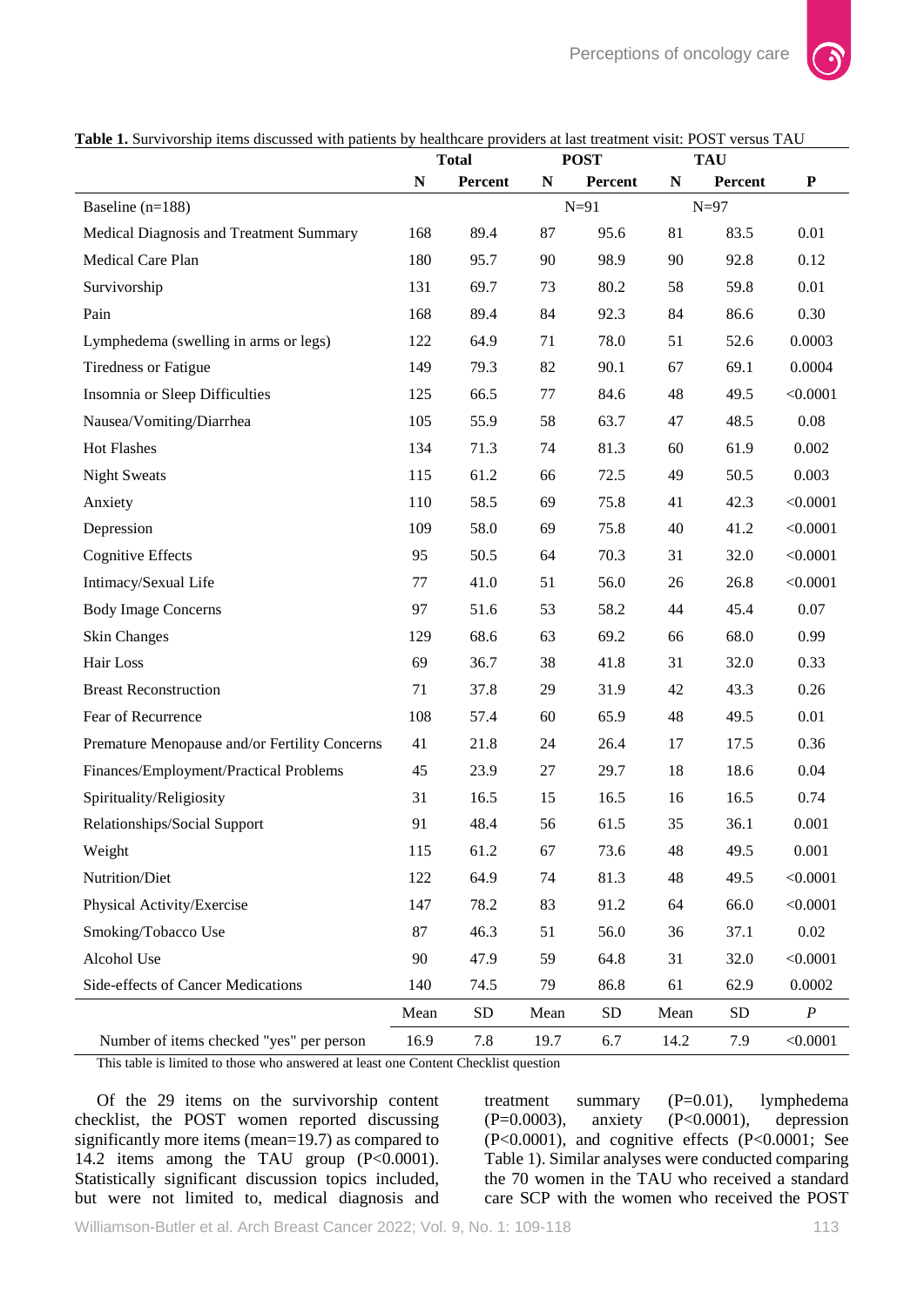SCP. These analyses concluded that POST women still reported discussing more items with their physicians compared to the 70 TAU women who received an SCP. Compared to the 19.6 item average for the POST women, the TAU women reported discussing 14.3 items, on average (Detailed results can be found in Table 2).

Mean quality of discussion scores were calculated for the overall score and 4 subscales. On average,

POST women rated significantly higher (better) overall quality of discussion with their providers (mean=6.4) compared to TAU (mean=5.8; P=0.0003) as well as better quality of discussion across four specific areas of functioning including medical history and future care plan (P=0.0005), physical health,  $(P=0.01)$ , emotional health  $(P=0.0004)$ , and social support and practical matters (P=0.01; See Figure 1.)

**Table 2.** Survivorship items discussed with patients by healthcare providers at last treatment visit: POST versus only women in TAU who received an SCP

|                                               | <b>Total</b> |         | <b>POST</b> |         | <b>TAU</b>  |         |                  |
|-----------------------------------------------|--------------|---------|-------------|---------|-------------|---------|------------------|
|                                               | ${\bf N}$    | Percent | N           | Percent | ${\bf N}$   | Percent | ${\bf P}$        |
| Baseline $(n=158)$                            |              |         |             | $N=90$  |             | $N=68$  |                  |
| Medical Diagnosis and Treatment Summary       | 145          | 92      | 86          | 96      | 59          | 87      | 0.09             |
| Medical Care Plan                             | 153          | 97      | 89          | 99      | 64          | 94      | 0.21             |
| Survivorship                                  | 117          | 74      | 72          | 80      | 45          | 66      | 0.13             |
| Pain                                          | 140          | 89      | 83          | 92      | 57          | 84      | 0.15             |
| Lymphedema (swelling in arms or legs)         | 105          | 66      | 70          | 78      | 35          | 51      | 0.0004           |
| <b>Tiredness or Fatigue</b>                   | 130          | 82      | 81          | 90      | 49          | 72      | 0.01             |
| Insomnia or Sleep Difficulties                | 109          | 69      | 76          | 84      | 33          | 49      | < 0.0001         |
| Nausea/Vomiting/Diarrhea                      | 91           | 58      | 57          | 63      | 34          | 50      | 0.23             |
| <b>Hot Flashes</b>                            | 115          | 73      | 73          | 81      | 42          | 62      | 0.01             |
| <b>Night Sweats</b>                           | 98           | 62      | 65          | 72      | 33          | 49      | 0.004            |
| Anxiety                                       | 95           | 60      | 68          | 76      | 27          | 40      | < 0.0001         |
| Depression                                    | 95           | 60      | 68          | 76      | 27          | 40      | < 0.0001         |
| <b>Cognitive Effects</b>                      | 86           | 54      | 63          | 70      | 23          | 34      | < 0.0001         |
| Intimacy/Sexual Life                          | 67           | 42      | 50          | 56      | 17          | 25      | < 0.0001         |
| <b>Body Image Concerns</b>                    | 84           | 53      | 52          | 58      | 32          | 47      | 0.22             |
| <b>Skin Changes</b>                           | 109          | 69      | 62          | 69      | 47          | 69      | 0.99             |
| Hair Loss                                     | 56           | 35      | 37          | 41      | 19          | 28      | 0.21             |
| <b>Breast Reconstruction</b>                  | 57           | 36      | 28          | 31      | 29          | 43      | 0.32             |
| Fear of Recurrence                            | 94           | 59      | 59          | 66      | 35          | 51      | 0.02             |
| Premature Menopause and/or Fertility Concerns | 34           | 22      | 23          | 26      | 11          | 16      | 0.40             |
| Finances/Employment/Practical Problems        | 37           | 23      | 26          | 29      | 11          | 16      | 0.08             |
| Spirituality/Religiosity                      | 24           | 15      | 14          | 16      | 10          | 15      | 0.85             |
| Relationships/Social Support                  | 80           | 51      | 55          | 61      | 25          | 37      | 0.01             |
| Weight                                        | 98           | 62      | 66          | 73      | 32          | 47      | 0.001            |
| Nutrition/Diet                                | 106          | 67      | 73          | 81      | 33          | 49      | < 0.0001         |
| Physical Activity/Exercise                    | 129          | 82      | 82          | 91      | 47          | 69      | 0.001            |
| Smoking/Tobacco Use                           | 78           | 49      | 50          | 56      | 28          | 41      | $0.18\,$         |
| Alcohol Use                                   | 80           | 51      | 58          | 64      | 22          | 32      | 0.0001           |
| Side-effects of Cancer Medications            | 121          | 77      | 78          | 87      | 43          | 63      | 0.001            |
|                                               | <b>Mean</b>  | SD      | <b>Mean</b> | SD      | <b>Mean</b> | SD      | $\boldsymbol{P}$ |
| Number of items checked "yes" per person      | 17.3         | 7.6     | 19.6        | 6.7     | 14.3        | 7.6     | < 0.0001         |

114 Williamson-Butler et al. Arch Breast Cancer 2022; Vol. 9, No. 1: 109-118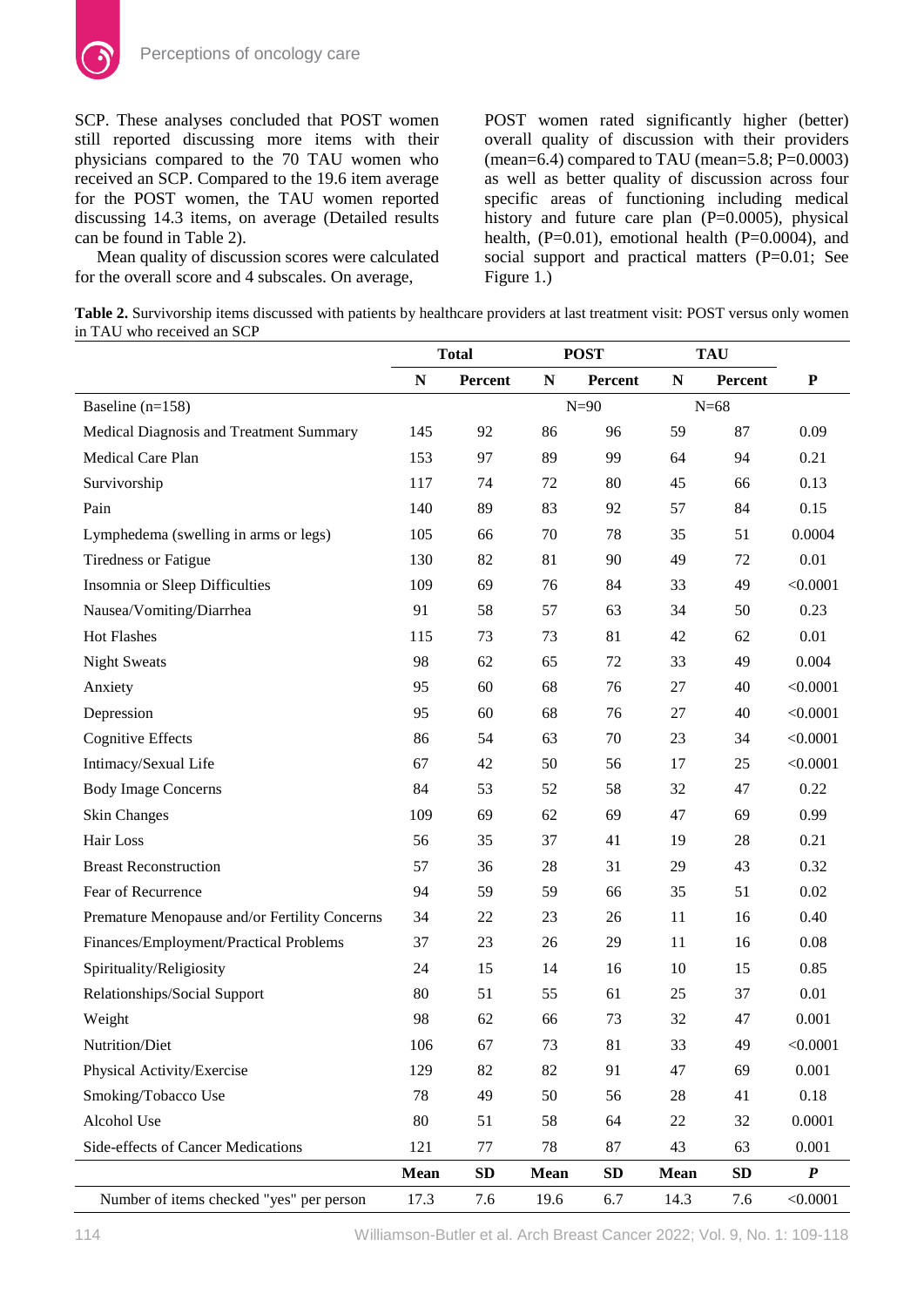

The total 'n' for each subscale indicates the number of people who answered the question. All comparisons shown were statistically significant (P<.05).

**Figure 1.** Mean quality of discussion with healthcare provider among POST versus TAU women

All analyses were repeated comparing the 70 women in the TAU who received an SCP with the POST women. When the analyses were run again, we found that the POST remained superior to TAU across QOD overall (P=0.003) and its subscales: medical

history and future care plan (P=0.001), physical health  $(P=0.04)$ , emotional health  $(P=0.002)$ , and social support and practical matters (P=0.02; Detailed results can be found in Figure 2).



The total 'n' for each subscale indicates the number of people who answered the question. All comparisons shown were statistically significant (p<.05).

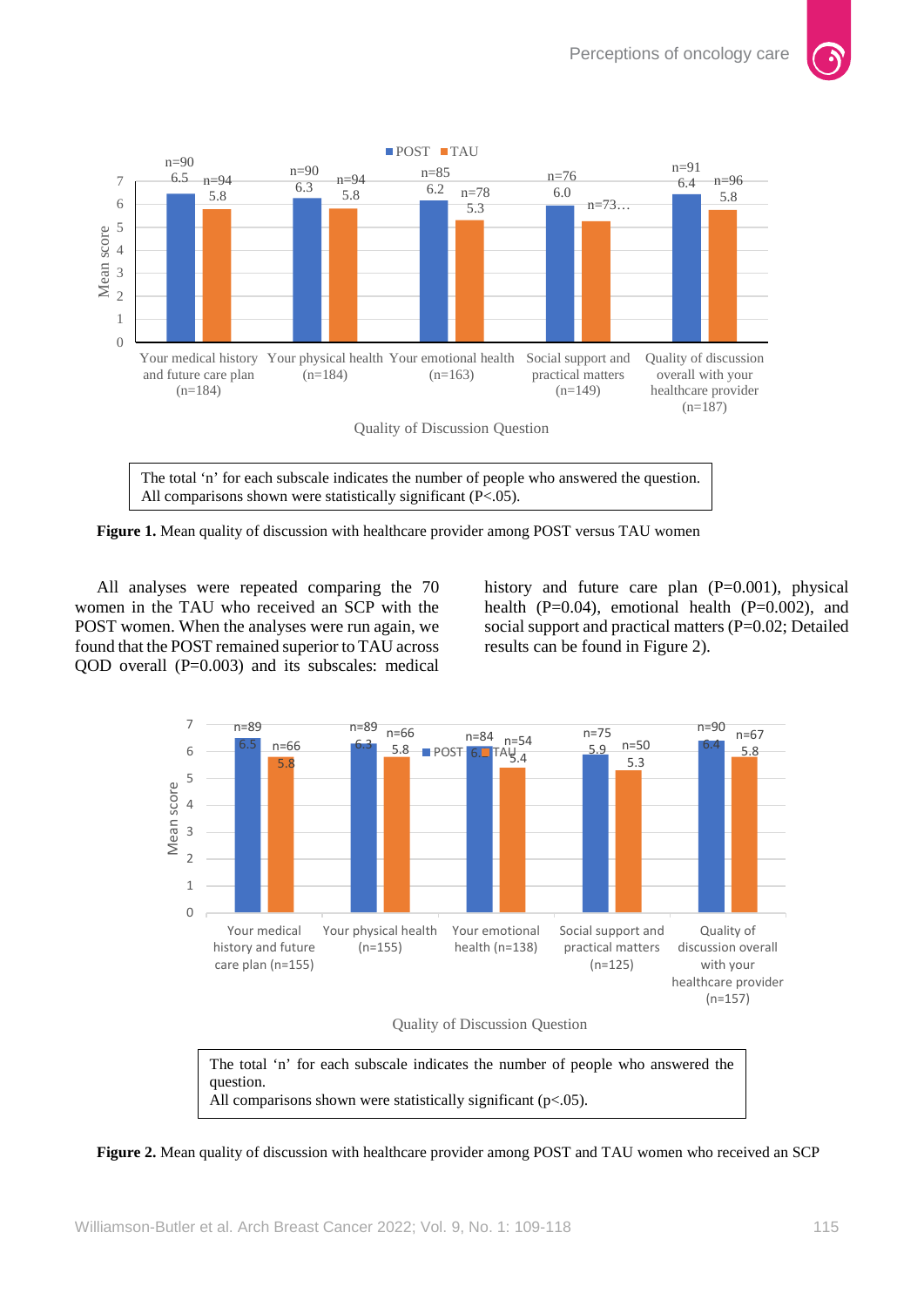# **DISCUSSION**

The primary purpose of this study was to evaluate whether the POST intervention affected patients' perceptions of their oncology care, assessed by patient reported quality and content of discussion, more so than TAU. However, because we noted from chart review data that out of the 100 women enrolled into the TAU condition, 70 received an SCP from their oncology care team, a secondary goal of this paper was to compare the women given POST SCP to the women in the TAU who received a standard care SCP. There were several notable findings indicating that the POST intervention was more successful than TAU in enhancing perceptions of oncology care at the end of treatment.

First, we found that significantly more women who received the POST reported discussing survivorshiprelated topics (i.e., 20 topics) with their oncology provider at the end of treatment, as compared to women who received TAU (Table 1). Topics included but were not limited to cancer diagnosis, anxiety, depression, cognitive effects, and side effects to cancer medications. Once we repeated the analyses comparing the 70 women to the 100 POST women, only 16 topics remained significantly in favor of the POST intervention. The topics that went from significant to non-significant included medical diagnosis and treatment summary, survivorship, finances/employment/practical problems, and smoking/tobacco use. One reason for these findings may be that the POST SCP was more comprehensive, covering more topics, than the SCPs used in TAU. A more detailed SCP may have cued the study nurse to discuss more topics at the final survivorship care-planning visit. Also, the oncology providers in the TAU condition were not part of a research study and, therefore, may not have been able to dedicate as much time to each patient to discuss various topics covered in the SCPs.

We also examined patients' ratings of the quality of discussion with their providers at the end of treatment. Women who received the POST SCP reported a better quality of discussion overall and across all subscales (See Figure 1). This remained true even when comparing the POST women to the 70 women in TAU who received a care plan (See Figure 2). This highlights the need for an individualized care plan, such as the POST, because of its enhancement of the patients' appreciation that their providers did a good job discussing their survivorship needs. This is important as 22% of breast cancer survivors continue to experience anxiety and depression, <sup>16</sup> throughout their survivorship journey. Thus, we speculate that it is important that patients feel as though they have fulfilling conversations with their providers to mitigate this anxiety.

This study had several limitations. The scope of the present study was limited to women with breast cancer. Therefore, our findings may not be generalizable to other cancer types or males. Our sample also was predominantly white/non-Hispanic (86%); we recommend that future studies focus on women of color and their perceptions of oncology care as they enter survivorship. As previously noted, several of the assessments used in the study were not validated tools because they were developed from a grant funded by the NCI and, therefore, we avoided using validated measures to limit participant burden. In addition, due to the multiple comparisons that were conducted within this analysis, we did not adjust the p-value cut off. Therefore, one should consider the likelihood of increased Type I error (incorrectly rejecting a true null hypothesis) in the results. Lastly, 70 women in the TAU received a care plan. Originally, we intended to compare the POST to an absence of care planning. However, after receiving the grant, the hospital where the study was conducted introduced requirements that all women ending treatment for breast cancer receive SCPs. The research team changed the study to examine TAU and chart review data documented that 70% of the women in the TAU received SCPs. Results showed that the POST remained superior for several content areas that were discussed with the women at the end of treatment as compared to the SCPs received in the TAU. More importantly, the POST's impact on ratings of quality of discussion remained superior when comparing the two groups of women who received SCPs.

# **CONCLUSION**

In conclusion, these findings support our hypothesis that the POST intervention improved patient perceptions of their oncology care. Specifically, the POST women remembered discussing more survivorship topics than the women in TAU as well as compared to those women who received an SCP as part of their TAU. They also rated quality of discussion with their provider significantly better than TAU. We found that not only was the POST SCP superior to the absence of care planning, it was also superior to the standard practice care plan. In sum, having an oncology nurse provide a tailored, comprehensive SCP, like the POST, to women ending treatment for breast cancer may help women transition into survivorship feeling more knowledgeable about important survivorship topics and satisfied with their oncology care. In addition, we believe women who receive a tailored SCP in the future will also feel as though they had high quality discussions about their road to survivorship. There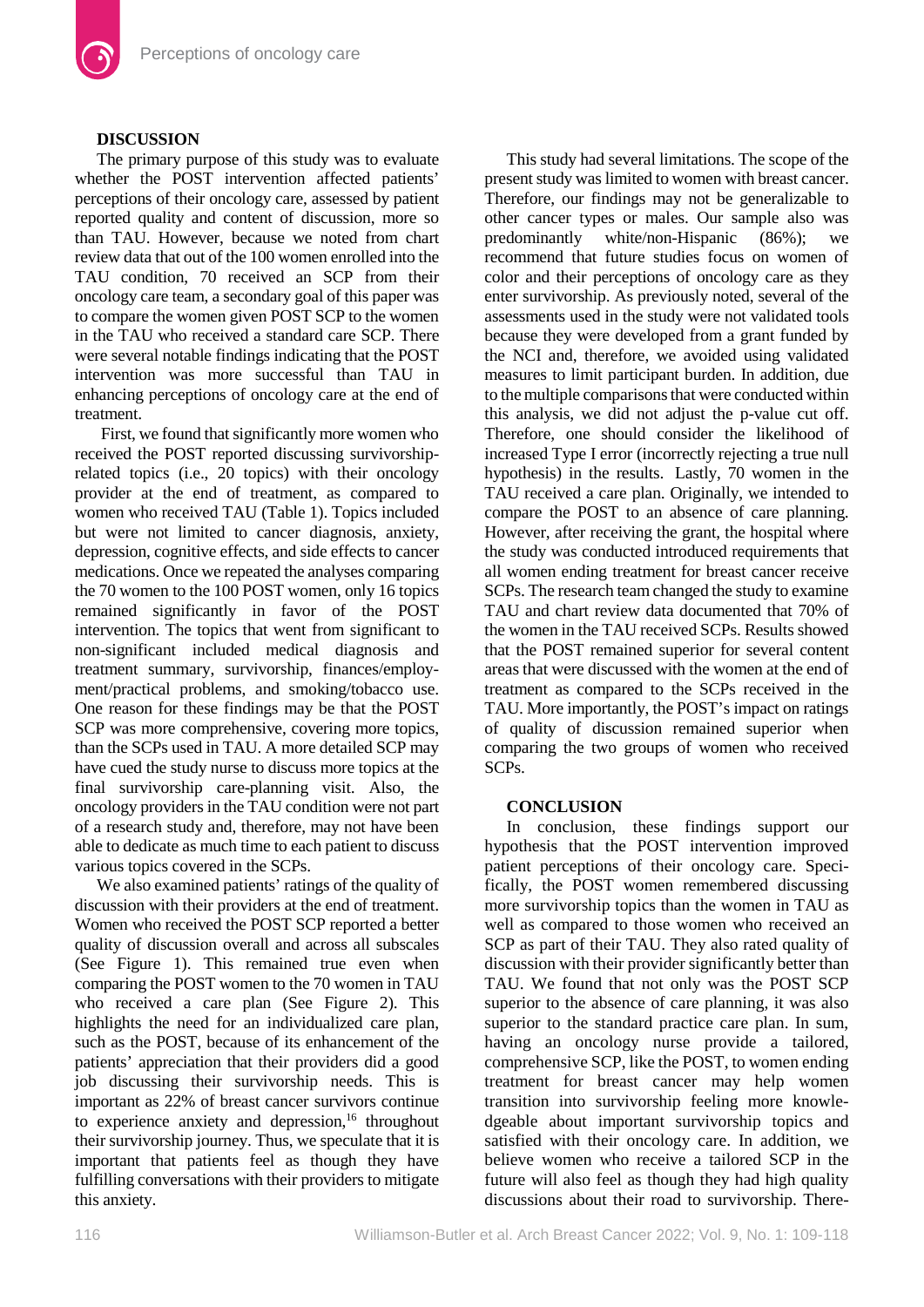fore, we speculate that long-term effects of an individualized SCP will improve survivors' feelings of confidence toward survivorship which may enhance their overall quality of life.

**ACKNOWLEDGEMENTS** None.

# **CONFLICT OF INTEREST**

Intellectual property, licensing and revenue income from the POST program are shared between Tridiuum (formerly known as Polaris Health Directions) and the University of Massachusetts Medical School. Dr. Boudreaux and Dr. O'Hea have also consulted for Tridiuum and Dr. Harralson is employed by Tridiuum. The content is solely the

### **REFERENCES**

- 1. American Cancer Society. (2020). Cancer Facts and figures 2021.
- 2. Baravelli, C., Krishnasamy, M., Pezaro, C., Schofield, P., Lofti-Jam, K., Rogers, M., & et al. (2009). The views of bowel cancer survivors and health care professionals regarding survivorship care plans and post treatment follow up. *J. Cancer. Surviv., 3*(2), 99- 108. doi: 10.1007/s11764-009-0086-1.
- 3. Boekhout, A., Maunsell, E., Pond, G., Julian, J., Coyle, D., Levine, M., & et al. (2015). A survivorship care plan for breast cancer survivors: Extended results of a randomized clinical trial. *J. Cancer. Surviv., 9*(4), 683- 91. doi: 10.1007/s11764-015-0443-1.
- 4. Burke, N., Napoles, T., Banks, P., Orenstein, F., Luce, J., & Joseph, G. (2016). Survivorship care plan information needs: Perspective of safety-net breast cancer patients. *PLos One, 11*, 1-27. doi: 10.1371/journal.pone.0168383.
- 5. Hershman, D., Greenlee, H., Awad, D., Kalinsky, K., Maurer, M., Kranwinkel, G., & et al. (2013). Randomized controlled trial of a clinic-based survivorship intervention following adjuvant therapy in breast cancer survivors. *Cancer Res Tr., 138*, 795- 806. doi: 10.1007/s10549-013-2486-1.
- 6. Jefford, M., Gough, K., Drosdowsky, A., Russell, L., Aranda, S., Butow, P., & et al. (2016). A randomized controlled trial of nurse-led supportive care package (SurvivorCare) for survivors of colorectal cancer. *Oncologist, 21*, 1014-23. doi: 10.1634/theoncologist.2015-0533.
- 7. Burg, MA., Lopez, E., Dailey, A., Keller, M., & Prendergast, B. (2009). The potential of survivorship care plans in primary care follow-up of minority breast cancer patients. *J. Gen. Intern., 24*, 467-71. doi: 10.1007/s11606-009-1012-y.
- 8. Marbach, T., & Griffie, J. (2011). Patient preferences concerning treatment plans, survivorship care plans, education, and support services. *Oncol. Nurs. Forum., 38*(3), 335-42. doi: 10.1188/11.ONF.335-342.

responsibility of the authors and does not necessarily represent the official views of the National Institutes of Health.

# **FUNDING**

This study was supported by the National Cancer Institute to the Polaris Health Directions, Inc [Grant Number: R42CA174048; Clinical Trials Identifier: NCT02637349]. The following oncology institutions<br>participated in this study: University of this study: University of Massachusetts Medical Health Center, and UMass Memorial Health Alliance Simon-Sinon Cancer Center. Some of the analyses have been presented at the Annual Conference of the Association for the Advancement of Cognitive Behavioral Therapy.

- 9. Mayer, D., Gerstel, A., Leak, A., & Smith, S. (2012). Patient and provider preferences for survivorship care plans. *J. Oncol. Pract., 8*(4), e80-6. doi: 10.1200/JOP.2011.000401.
- 10. Nicolaije, K., Husson, O., Exendin, N., Vos, M., Kruitwagen, R., Lybeert, M., & et al. (2012). Endometrial cancer survivors are unsatisfied with received information about diagnosis, treatment, and follow up: A study from the population-based PROFILES registry. *Patient. Educ. Couns., 38*(3), 427-35. doi: 10.1016/j.pec.2012.05.002.
- 11. O'Hea, E., Creamer, S., Flahive, J., Keating, B., Crocker, C., Williamson, S., & et al. (2021). Survivorship care planning, quality of life, and confidence to transition to survivorship: A randomized controlled trial with women ending treatment for breast cancer. *J. Psychosocial. Oncol*, 1-21. doi: 10.1080/07347332.2021.1936336.
- 12. O'Hea, E., Wu, J., Harralson, T., & Boudreaux, E. (2016). The Polaris Oncology Survivorship Transition (POST) system: A patient- and provider driven cancer survivorship planning program. *J. Oncol. Navig. Surviv.*, *7*(10), 11-24. doi: https://pubmed.ncbi.nlm.nih.gov/28845364/
- 13. Sprague, B., Dittus, K., Pace, C., Dulko, D., Pollack, L., Hawkins , N., & et al. (2013). Patient satisfaction with breast and colorectal cancer survivorship care plans. *Clin. J. Oncol. Nurs., 17*(3), 266-72. doi: 10.1188/13.CJON.17-03AP.
- 14. Tevaawerk, A., Hocking, W., Buhr, K., Gribble, M., Seaborne, L., Wisinski, K., & et al. (2019). A randomized trial of immediate versus delayed survivorship care plan receipt on patient satisfaction and knowledge of diagnosis and treatment. *Cancer., 125*(6), 1000-7. doi: 10.1002/cncr.31875.
- 15. Tucker, J., & Kelley, V. (2000). The influence of patient sociodemographic characteristics on patient satisfaction. *Mil. Med.*, 165(1), 72-6. doi: satisfaction. *Mil. Med., 165*(1), 72-6. doi: 10.1093/milmed/165.1.72.